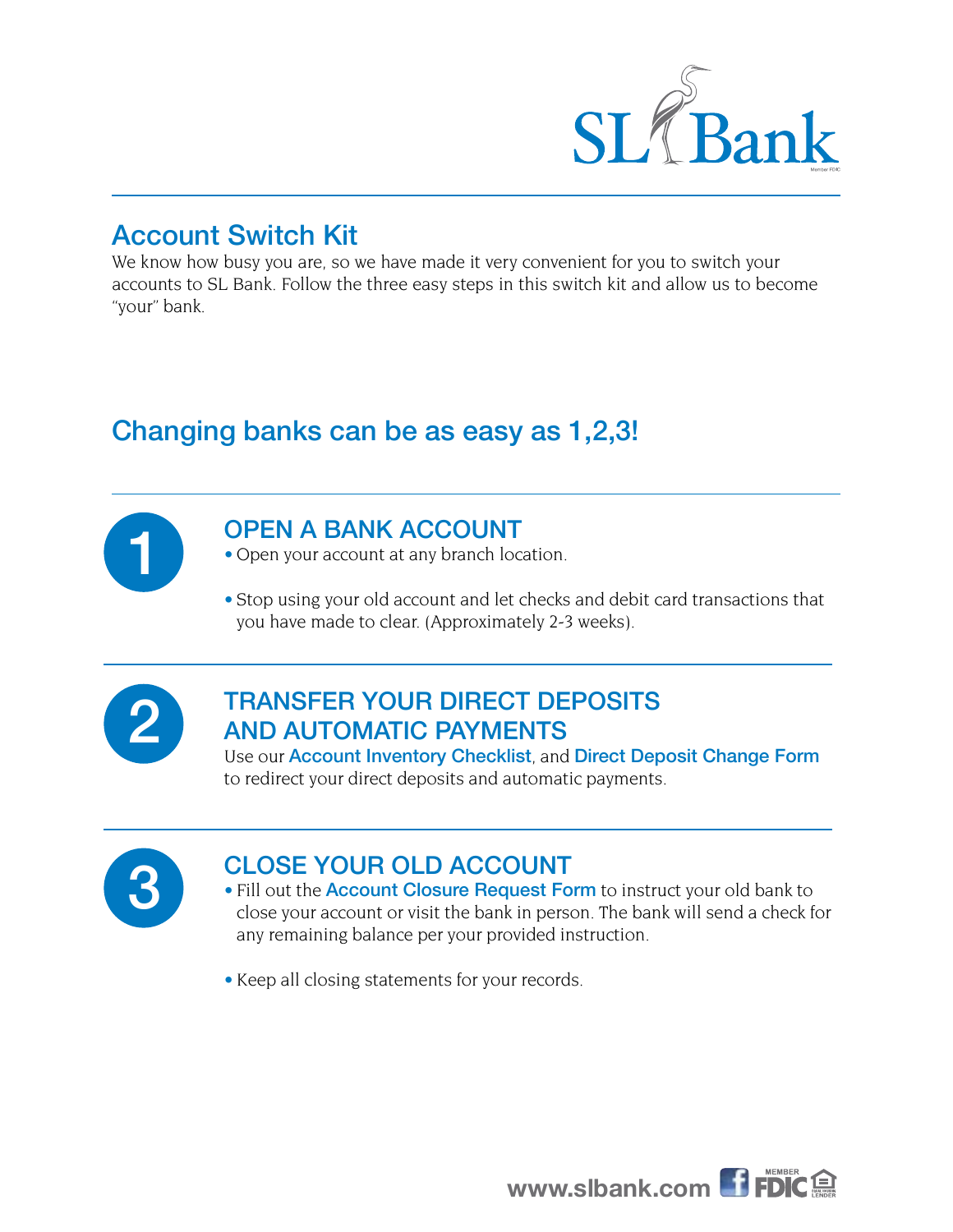

# Direct Deposit Change Form

Complete this form and submit to your employer's Human Resources or Payroll department.

| (Company)                                                                                   |  |
|---------------------------------------------------------------------------------------------|--|
| to deposit the amount of each of my payroll deposits directly into my bank account at South |  |
| Lafourche Bank as listed below:                                                             |  |
|                                                                                             |  |
| ABA Routing #065401673                                                                      |  |
|                                                                                             |  |
|                                                                                             |  |
|                                                                                             |  |

I acknowledge that the origination of these transactions must comply with the previsions of U.S.

law. If you have any questions or if there is a penalty or fee please contact me at:

\_\_\_\_\_\_\_\_\_\_\_\_\_\_\_\_\_\_\_\_\_\_\_\_\_\_\_\_\_\_\_\_\_\_\_\_\_\_\_\_\_\_\_\_\_\_\_\_\_\_\_\_\_\_\_\_\_\_\_\_\_\_\_\_\_\_\_\_\_\_\_\_\_\_\_\_\_\_\_\_\_\_\_\_\_\_  *(Phone)*

 $\overline{\phantom{a}}$  , and the contribution of the contribution of the contribution of the contribution of the contribution of the contribution of the contribution of the contribution of the contribution of the contribution of the

Thank you for your attention in this matter.

Customer Signature **Customer Signature Date** 

**ATTACH SLB VOIDED CHECK HERE**

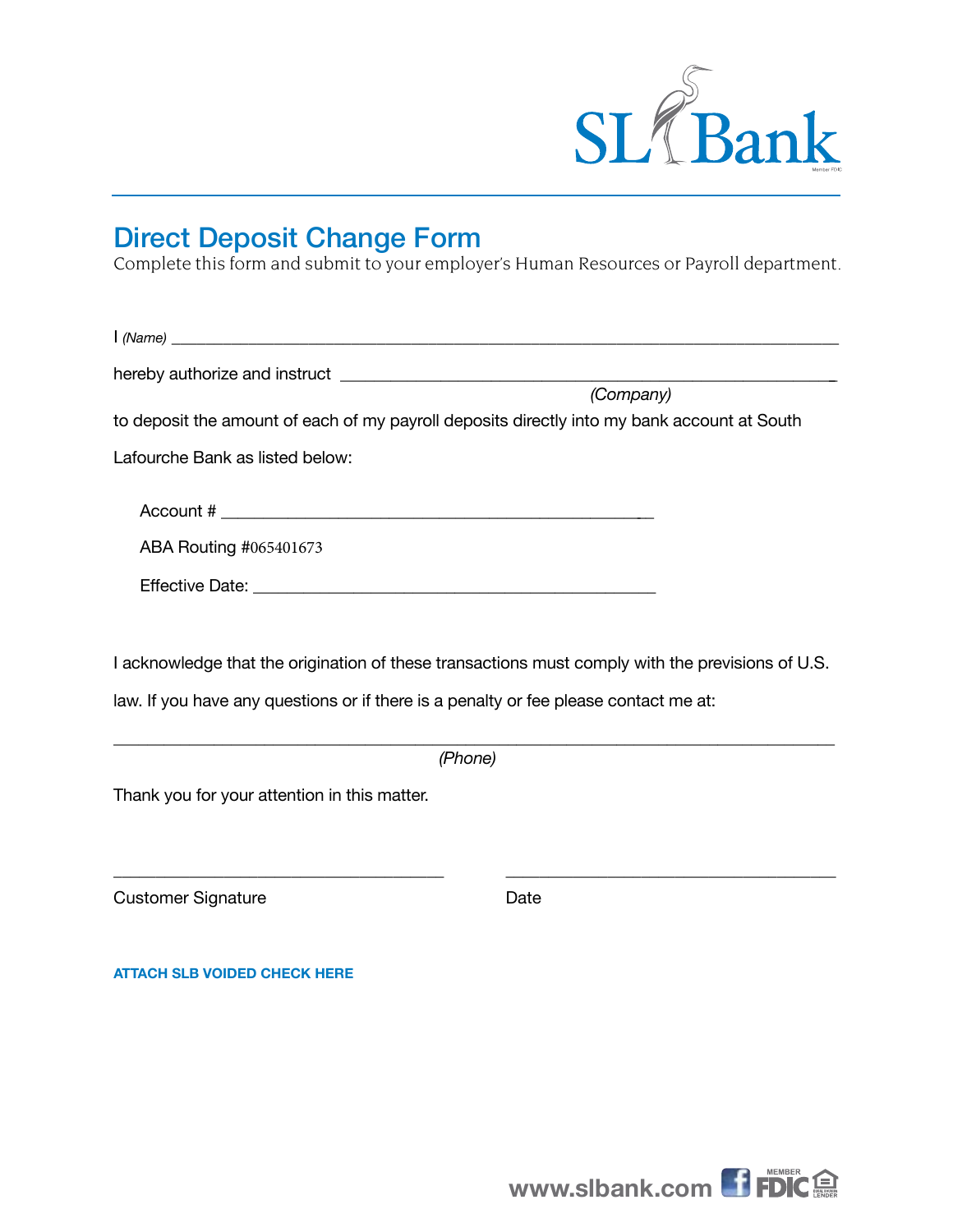

## Account Inventory Checklist

Use this page to help identify important information to make switching your account to South Lafourche Bank stress-free.

#### **South Lafourche Bank**

Name and Address: 13226 West Main Street, Larose, La 70373 • 985.693.3174 Routing Number: 000000000

Checking Account Number \_\_\_\_\_\_\_\_\_\_\_\_\_\_\_\_\_\_\_\_\_\_\_\_\_\_\_\_\_\_ Savings Account Number \_\_\_\_\_\_\_\_\_\_\_\_\_\_\_\_\_\_\_\_\_\_\_\_\_\_\_\_\_\_\_



# Direct Deposit Information

| <b>CHECK</b><br><b>IF APPLIES</b> | <b>AUTOMATIC DEPOSITS</b>              | <b>ACCOUNT#</b> | <b>AMOUNT</b> | <b>DATE</b><br><b>CONTACTED</b> | <b>DATE</b><br><b>COMPLETE</b> |
|-----------------------------------|----------------------------------------|-----------------|---------------|---------------------------------|--------------------------------|
|                                   | Employer (s) Payroll                   |                 |               |                                 |                                |
|                                   | <b>Government Deposit</b>              |                 |               |                                 |                                |
|                                   | (Social Security)                      |                 |               |                                 |                                |
|                                   | Pension(s)/Retirement Plans            |                 |               |                                 |                                |
|                                   | Investments/Brokerage Deposits         |                 |               |                                 |                                |
|                                   | <b>Transfers From Other Bank Accts</b> |                 |               |                                 |                                |
|                                   | (Savings to Checking, etc.)            |                 |               |                                 |                                |
|                                   | Other                                  |                 |               |                                 |                                |

# Automatic Payments/Transfers

| <b>CHECK</b><br><b>IF APPLIES</b> | <b>TYPE OF AUTOMATIC PAYMENT</b><br><b>OR TRANSFER</b> | <b>ACCOUNT#</b> | <b>AMOUNT</b> | <b>DATE</b><br><b>CONTACTED</b> | <b>DATE</b><br><b>COMPLETE</b> |
|-----------------------------------|--------------------------------------------------------|-----------------|---------------|---------------------------------|--------------------------------|
|                                   |                                                        |                 |               |                                 |                                |
|                                   | Mortgage/Rent                                          |                 |               |                                 |                                |
|                                   | Car Payment                                            |                 |               |                                 |                                |
|                                   | Insurance                                              |                 |               |                                 |                                |
|                                   | Gas                                                    |                 |               |                                 |                                |
|                                   | Electric                                               |                 |               |                                 |                                |
|                                   | Water                                                  |                 |               |                                 |                                |
|                                   | Phone                                                  |                 |               |                                 |                                |
|                                   | Cell Phone                                             |                 |               |                                 |                                |
|                                   | Cable/Satellite TV                                     |                 |               |                                 |                                |
|                                   | Garbage                                                |                 |               |                                 |                                |
|                                   | Internet Provider                                      |                 |               |                                 |                                |
|                                   | Health Club Membership                                 |                 |               |                                 |                                |
|                                   | <b>Credit Cards</b>                                    |                 |               |                                 |                                |
|                                   | Department Store/Retail Cards                          |                 |               |                                 |                                |
|                                   | Daycare                                                |                 |               |                                 |                                |
|                                   | Investments                                            |                 |               |                                 |                                |
|                                   | IRA/Retirement                                         |                 |               |                                 |                                |
|                                   | Church or Non-Profit Contributions                     |                 |               |                                 |                                |
|                                   | Other                                                  |                 |               |                                 |                                |
|                                   | Other                                                  |                 |               |                                 |                                |